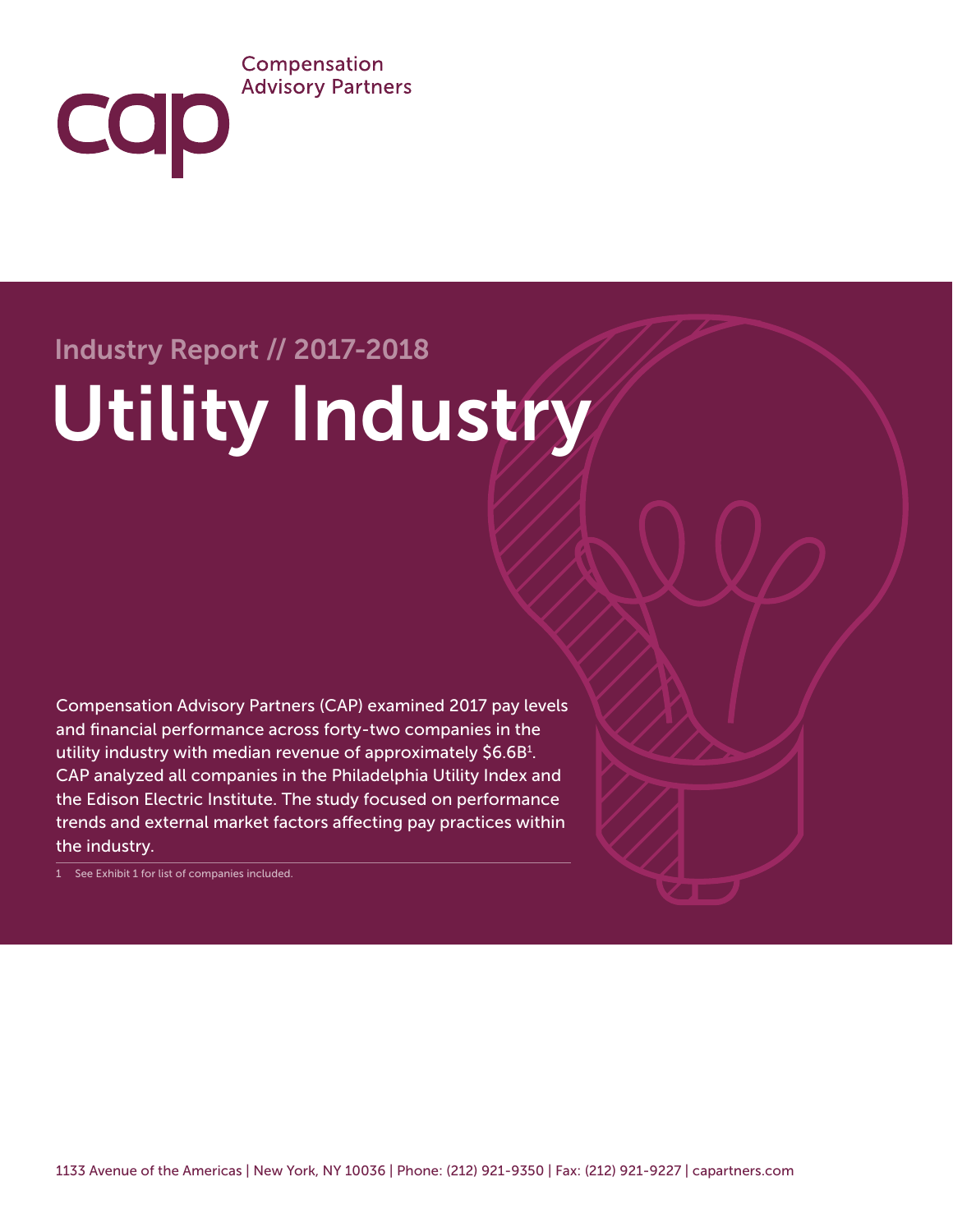#### Key Takeaways

- Adjusted earnings (non-GAAP) were up +6% year-over-year
- y Median annual incentive payout was above target in both 2016 (130%) and 2017 (119%) reflecting consistently strong performance
- 80% of companies adjusted annual incentive payouts for the Tax Cuts and Jobs Act ("Tax Reform")
- Adjusted (non-GAAP) earnings measures continue to be prevalent metrics in both the short- and long-term incentive plans
- 95% of companies use total shareholder return (TSR) to measure long-term performance

#### 2017 Financial Performance

Overall, the utility sector experienced revenue and earnings growth in 2017. Unlike the broader market, utilities are regulated at both the federal and state levels; as regulatory agencies oversee pricing, reliability, and safety. With the rising regulation comes more limited opportunities for revenue growth. Further, given the non-cyclical nature of the utility industry, utilities generally under-perform bull markets and over-perform bear markets. Utilities saw strong TSR of +15% for the year, compared to +20% for the S&P 500; however, year-to-date TSR (as of August 31, 2018) has slowed, with a median return of  $+4%$  for the utility industry and  $+6%$  for the S&P 500. Revenue and diluted EPS growth for utilities were also up year-over-year, at +4% and +7%, respectively.

Companies saw their financial results impacted by the Tax Reform signed by President Trump in December 2017. Reported (adjusted) non-GAAP earnings for the companies in our sample reflect modest growth (+6%). This slight difference compared to GAAP earnings is partially due to Tax Reform. Many companies experienced a positive impact on their financials, reflected in GAAP numbers, but adjusted numbers would likely eliminate this boost as it was an unknown when budgets were set at the beginning of the year. Return on average capital was also up in 2017 (+3%) compared to +2% in 2016. Overall, despite weaker performance as compared to the S&P 500 index, the utilities industry had a positive year, as evidenced by above-target annual incentive payouts.

| <b>Industry Group</b> | 2017 Median Company Performance |                           |            |
|-----------------------|---------------------------------|---------------------------|------------|
|                       | <b>Revenue Growth</b>           | <b>Diluted EPS Growth</b> | <b>TSR</b> |
| Utilities Cos. (n=42) | $+3.6%$                         | $+7.2%$                   | $+15.1%$   |
| S&P 500               | $+6.7%$                         | $+9.5%$                   | $+19.8%$   |

*Source: S&P's Capital IQ*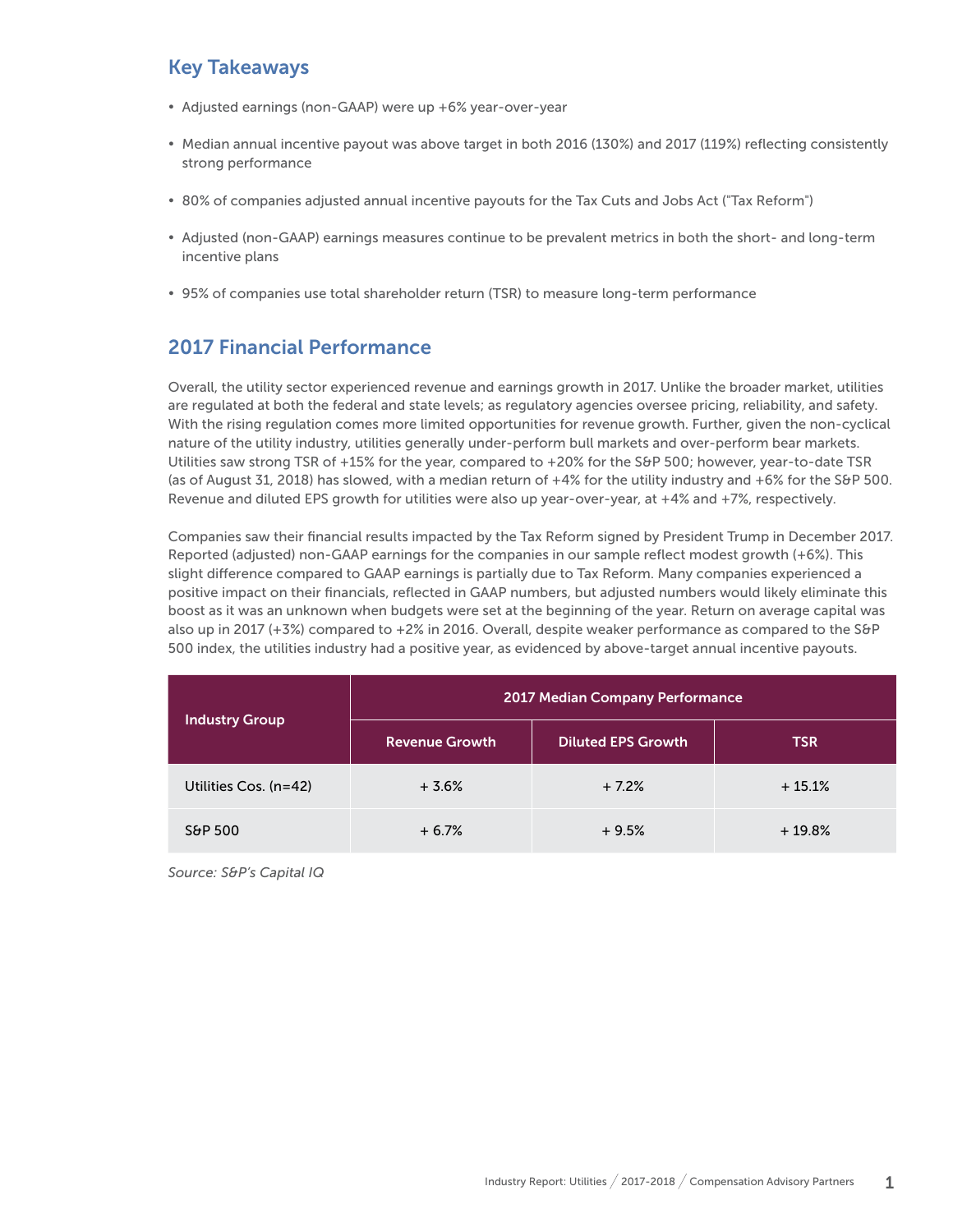#### 1-Year Change in Median Actual CEO Pay



Our study examined the annual change in actual total compensation, which includes the sum of salary, 2017 bonus payments (paid Q1 2018) and the grant date value of 2017 long-term incentives (LTI) for CEOs who have been in their position for both 2016 and 2017. Total compensation increased by approximately 6%, driven primarily by an increase in cash bonuses. Last year, we saw larger increases in both LTI (+ 9%) and in cash bonuses (+ 17%) resulting in a 10% increase in total compensation.



1 Year Pay for Performance

*\*Reflects performance payout above target.* 

Utilities generally pay out annual incentives above target. In our sample, at least 75% of companies' 5-year average payout was above target with a median 5-year average of 122%. CAP's research suggests that in the broader market, companies and committees generally set goals with a degree of difficulty so that there is a 60-65% chance of achieving at least target performance. While it is not uncommon to continually pay out at or above target, utility companies do it at a higher rate than companies in other industries. This is partially due to a more predictable business model, so they rarely pay zero bonus, but also do not pay maximum very often.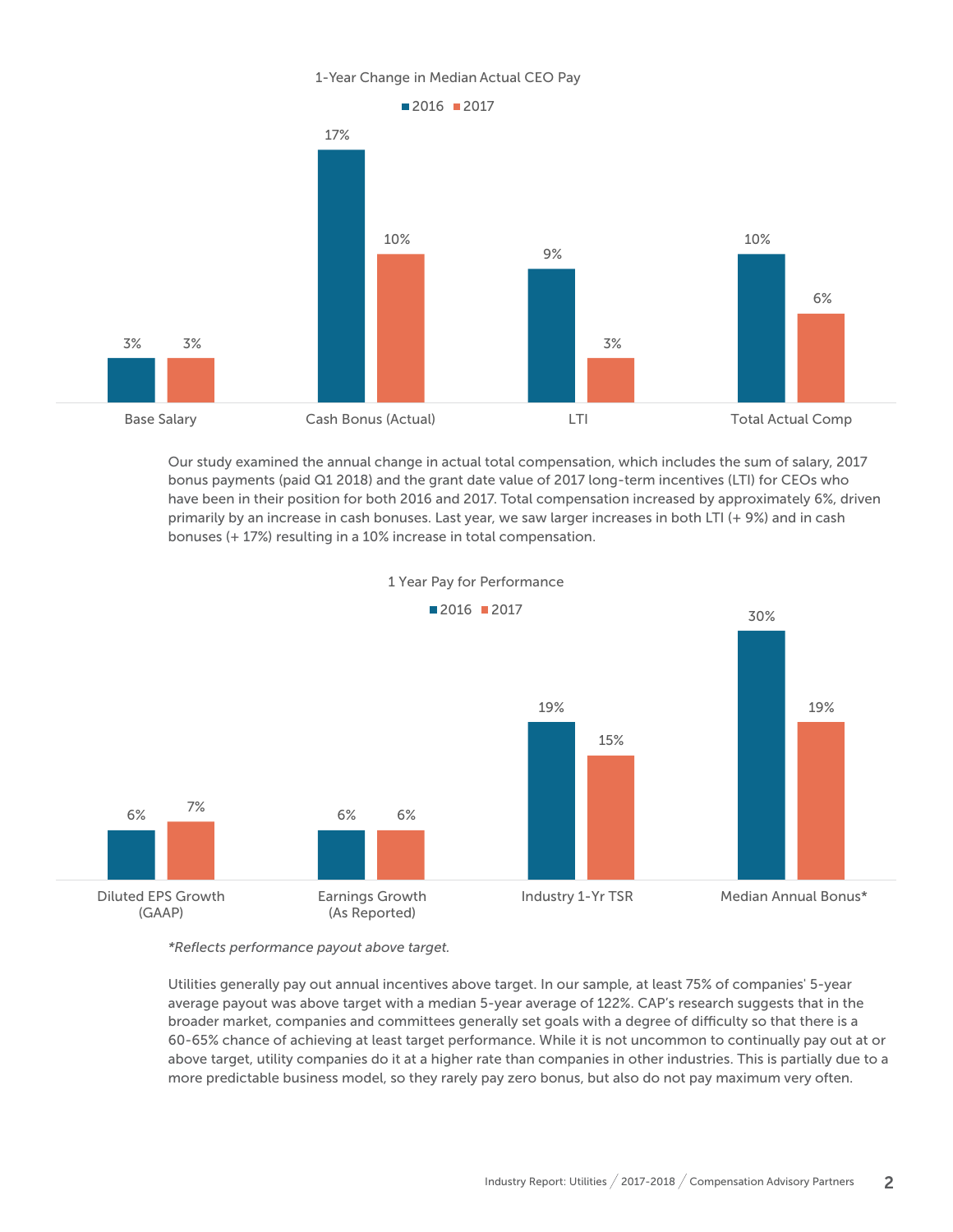

#### Annual Incentive Plans – Adjustments

The most common metric among utilities continues to be earnings metrics (EPS, EBITDA, etc.) as it most directly correlates with the operations of the business. As is common in the broader market, nearly all companies use an adjusted metric. It is reasonable to adjust for variables outside of management's control but adjusting for too many variables can lead to a disconnect between pay and performance and causing misalignment with shareholders. Further, ISS and Glass Lewis use GAAP metrics in their pay for performance models, so it is important to test their models using GAAP metrics to ensure there is no pay for performance misalignment.

Utilities generally adjust for mark-to-market fluctuations, closing of plants, merger/integration costs, cost saving initiatives, regulatory charges, operations and maintenance expenses, and nuclear decommissioning trust. These are the most common adjustments as management has limited ability to impact the way these variables affect metrics. CAP found that 90% of companies in our sample adjust for at least one of these variables.

Additionally, 80% of companies who made adjustments to incentive metrics also adjusted out the positive impact of Tax Reform as this was not anticipated at the time goals were set at the beginning of the year. Companies and committees felt they should not get the benefit of the positive impact.

#### Annual Incentive Plans – Goal Setting

While profitability measured on a GAAP basis was up +7%, on a reported basis, earnings increased +6%, which aligns with above target bonus payouts in 2017.

It continues to be a trend in goal-setting among utilities to set targets lower than prior year target or actual performance, given the variables of the industry that are beyond management control (i.e., declining prices, changes in demand, etc.). This particular issue of goal-setting continues to be an area of concern for proxy advisory groups. However, continual higher performance can be challenging in the industry and setting unattainable targets can negate the effectiveness of incentives. When setting targets, management may have a better sense of the more "predictable" adjustments, but actual performance reflects the volatility of the business and unpredictable outcomes that are not foreseen in the target-setting process. Among the companies in our sample, 24% of companies set 2017 targets below 2016 targets and 25% set 2017 targets below 2016 actual. This is compared to 40% and 44%, respectively, for 2016 targets.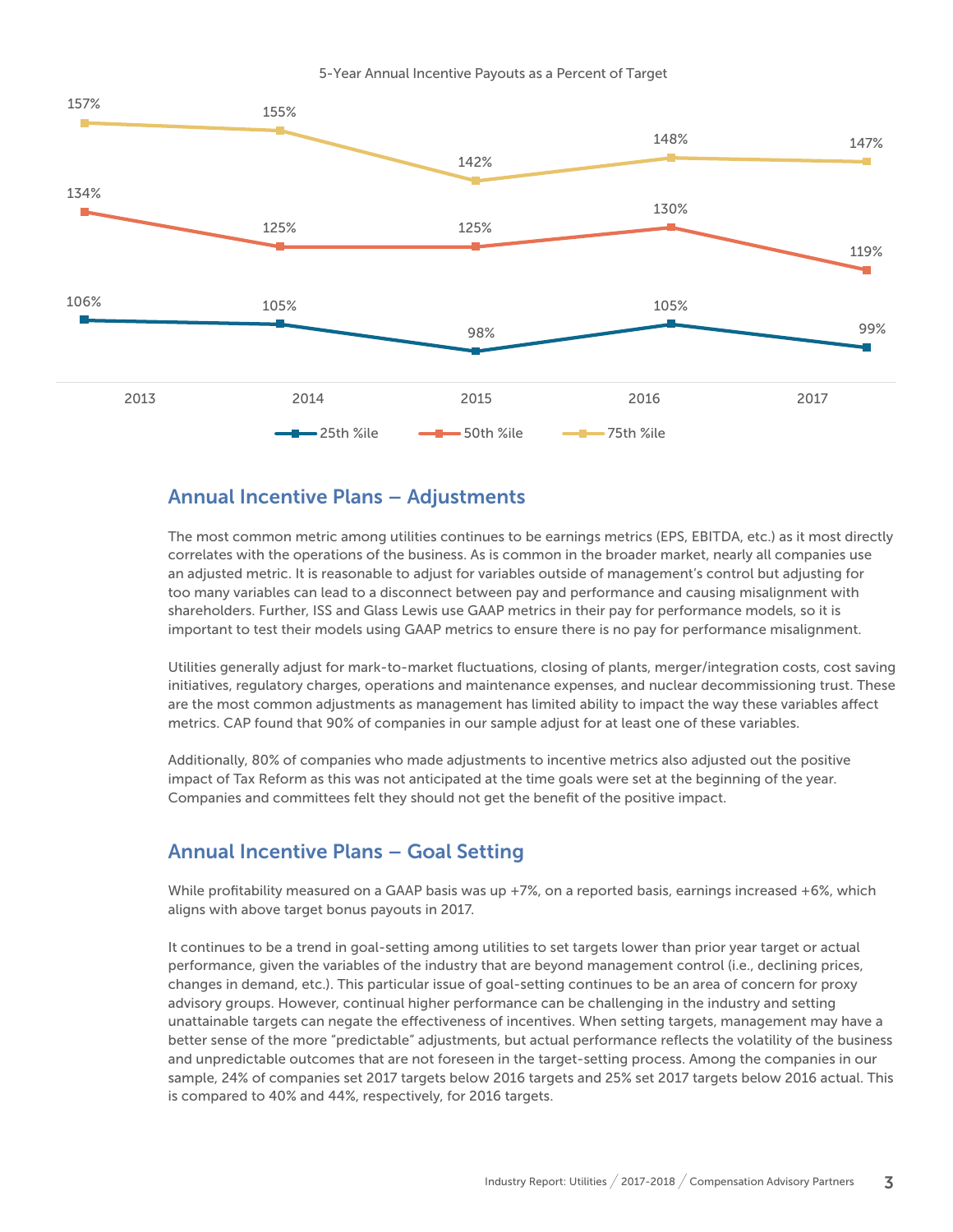## Long-Term Incentives – Emphasis On Longer Term Performance Plans

Utilities companies long-term incentive plans place strong emphasis on performance-based compensation with 90% of companies placing at least 50% weight on a performance plan. Only one company in our sample does not use a performance plan in their long-term incentives. These companies also place more emphasis on time-based restricted stock and less emphasis on stock options as compared to the broader market (only 5 companies grant stock options in our sample).



\**Compensation Advisory Partners 100 Company Database*

Most companies use a 3-year performance period. As a result, companies are linking executive pay with long term performance, measured most often by Relative TSR or EPS vs. plan; all but three companies use relative TSR in their long-term incentive plans. The most common comparator group is the compensation peer group; however, over half the companies measure against an index.

#### TSR Comparator Groups

| <b>Comparator Group</b>                        | Prevalence (% of companies) |
|------------------------------------------------|-----------------------------|
| <b>Compensation Peer Group</b>                 | 28%                         |
| <b>Edison Electric Institute</b>               | 24%                         |
| S&P 500 / S&P 1500 / S&P 400 Mid-Cap Utilities | 18%                         |
| Performance Peer Group                         | 15%                         |
| Philadelphia Utility Index                     | 15%                         |

Of the 21 companies with EPS in their long-term incentive program, 67% also use it as a metric in their shortterm incentive program. This double-use can be an area of concern for select shareholders and is often raised by proxy advisors, especially when pay and performance are misaligned. However, these companies typically use different targets for the metric when both annual operating targets and long-term strategy are key areas of focus and we believe this can often be effective in reinforcing priorities.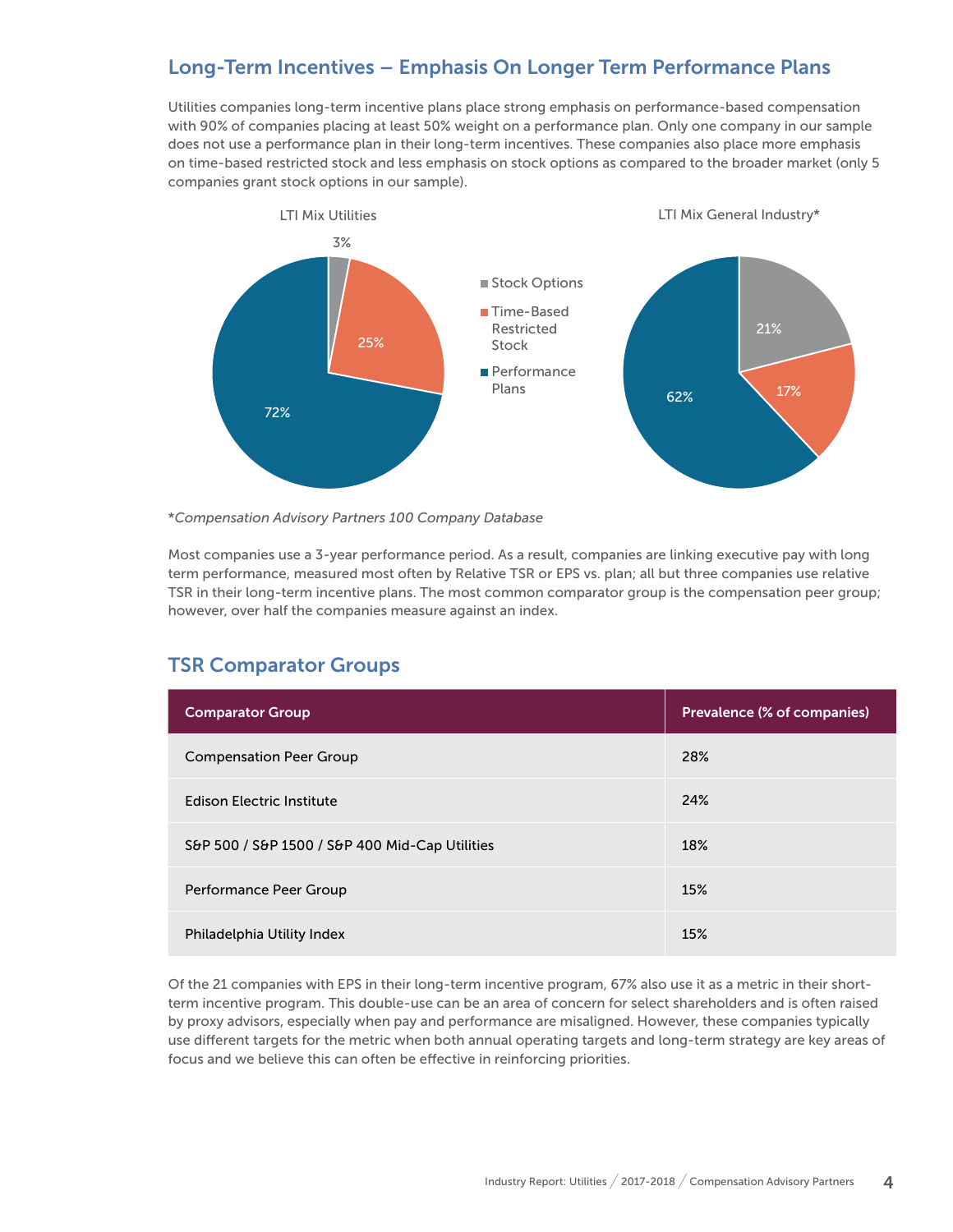#### LTI Metric Prevalence



*\*Excludes relative TSR metrics*

#### **Conclusion**

After experiencing a relatively slow period of growth over the last several years, the utility industry is expected to pick up over the next few years. The industry, as a whole, is expected to face several conflicting factors. Increased energy efficiency will slow consumption, but demand for power is expected to increase, particularly in connection with an increase in new housing construction. With an increase in demand and an anticipated increase in prices, utility companies can expect to see profit growth over the next few years. The utility industry increase is expected to track with the greater macroeconomic growth anticipated in this period. On the other hand, regulation is expected to increase, slowing profit growth.

The removal of the Clean Power Plan, in addition to the expiration of the Federal Investment Tax Credit and Production Tax credit will slow the high growth that renewable energy has seen over the last couple of years. Despite this, many states are expected to continue to implement renewable portfolio standards which will lead to more energy creation from renewable resources. With the Environmental Protection Agency's (EPA) removal of the Clean Power Plan, electric power operators may be less likely to move away from coal production (compared to if it had stayed in place) but with natural gas prices expected to remain low, coal-power generation companies will continue to face challenges.

Management and Boards of companies in this industry must continue to monitor the changing environment and maintain a corporate strategy and goals that will allow success in the highly regulated environment. The continued use of non-GAAP metrics in incentive plans will aid proper incentivization for executives in the challenging market, but adjustments should only be made for factors outside management's control or were unforeseen in the goal-setting process (i.e., tax reform). The biggest struggle companies will face with shareholders and proxy advisory firms is ensuring that appropriate financial goals are being set in both the business plan and incentive plans for executives.